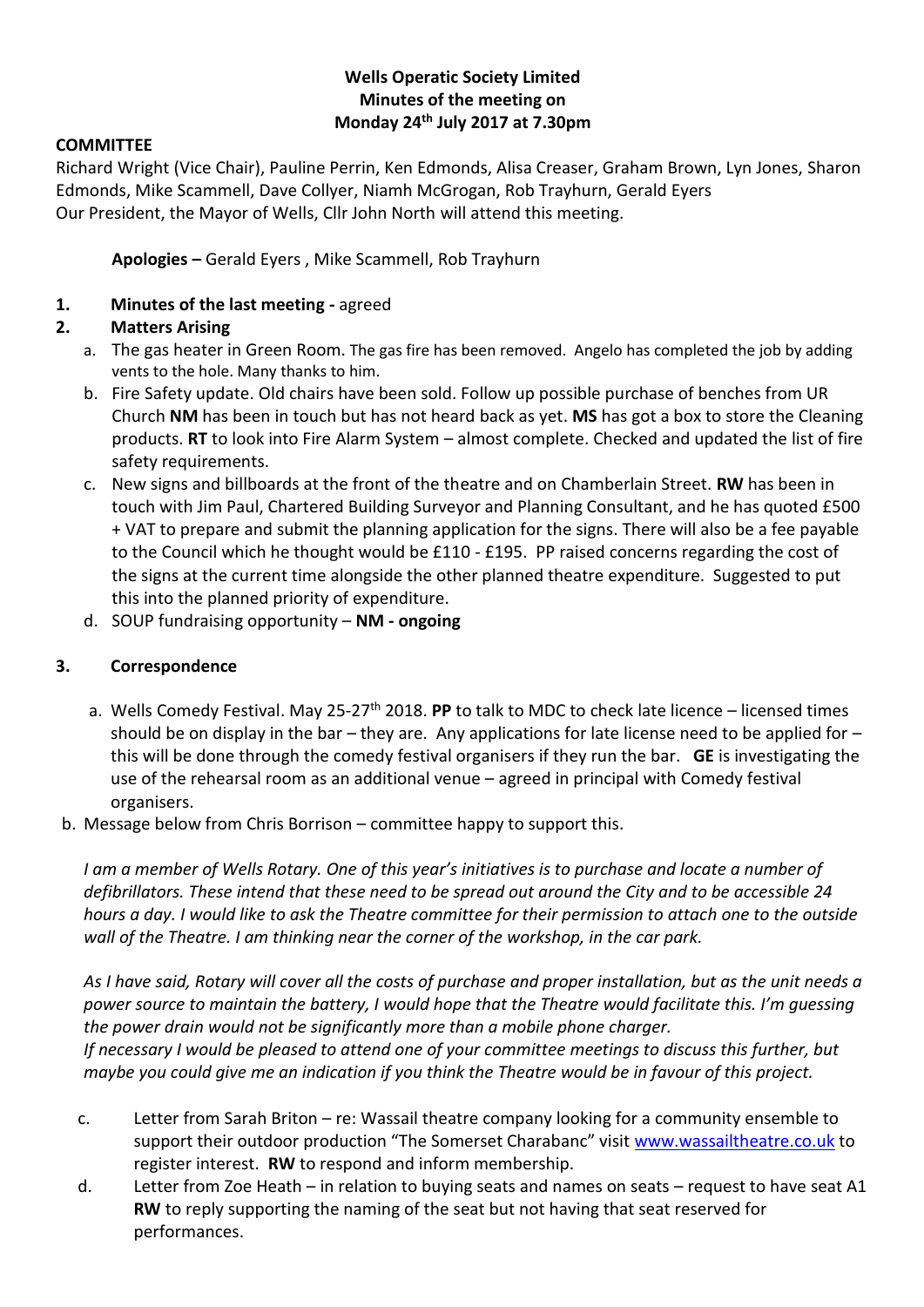- e. Request for a student to do work experience **PP** to reply
- f. Penny Lambert show that she put on in July the stage was not in a fit state for hiring back wall was not white, lights needed to have **GB** support to work, potential to lose her business.

# **4. Treasurer's Report**

- a. Carnival 'burger van' payment received **PP** 1 years payment has been received £50 ( PP chasing the second year)
- b. Expenditure and planning. **PP visited the accountant he suggested that the savings account stays untouched. The investment account is in shares which could be sold to raise funds to cover the running of the theatre for this year.**

## c. **Current expenditure:**

Tree and tarmac work £5K Seating £34K Backstage refurbishment £6K Curtains £ 470 Rehearsal room decorating £300 Electrical inspection and work £1K Gas inspection £?? Planning permission for signage £1K

There are finances in place to support these projects. Committee decided to hold on any further theatre expenditure, other than usual running costs until the AGM next year.

- d. Trustee mandate signatures **PP –** to organise changing of the signatories
- e. Theatre insurance from Lloyd and White. Payable by 1st August. I think we should just go ahead. I will forward the email from Caitlin Pollard of L&W about the smaller one NODASCHEME 02259 for which the premium is £698.79p inclusive. The other one is the combined policy 200458505 and the premium is £1,267.42p inclusive I will bring all the paperwork with me on 24th July. Agreed **RW**

# **5. Membership**

- a. New members **GB** to chase new members in The Crucible
- b. Patrons leaflet. **LJ -** ongoing
- c. Social what's on and information pack. **NM** is looking at producing membership cards that double up as car park permits. Curtain design approved by committee. Expiry date to be added by hand to the car park permit.
- d. Theatre branded merchandise. **NM** met with a company in Axbridge a range of products discussed – recoup 1/3 of the selling price – need to buy online and order direct from the company. NM to ask the company to produce a link to put on the website to see what they can put on to the website to see if we like it and whether we think it will work – ongoing. Committee decided that show merchandise would be up to the production team of each show to decide if they wanted to pursue this**. NM**
- e. Theatre News / What's on sheet **SE –** sent out and LP sent a hard copy to all patrons.
- f. NODA award **RW** to write to Doreen to be able to present her award.
- a. Box Office. **GE** sent the message Nick B and Norman.

*There have been some complaints that those not able to access the online box office are missing out on the opportunity to get early tickets. At committee we decide that-*

*Sharon Edmonds would generate a newsletter that will contain 'What's On' and booking information. When this is sent out via email to all the membership Lyn Jones will print paper copies and post them to all Patrons and anyone else who would like one (Norman, please make a note of any names and give then to Lyn). Ken will also print copies that and put them in the Library, display in our foyer and make available at the Box Office. A date approximately 2 weeks after the director has cast the show (and therefore is sure it will run), will be published on the newsletter. This will be when the online bookings will go live. Pauline said she will run the box office on that day. The first Newsletter has just been published with a date of Sat 8th July 12-1pm.*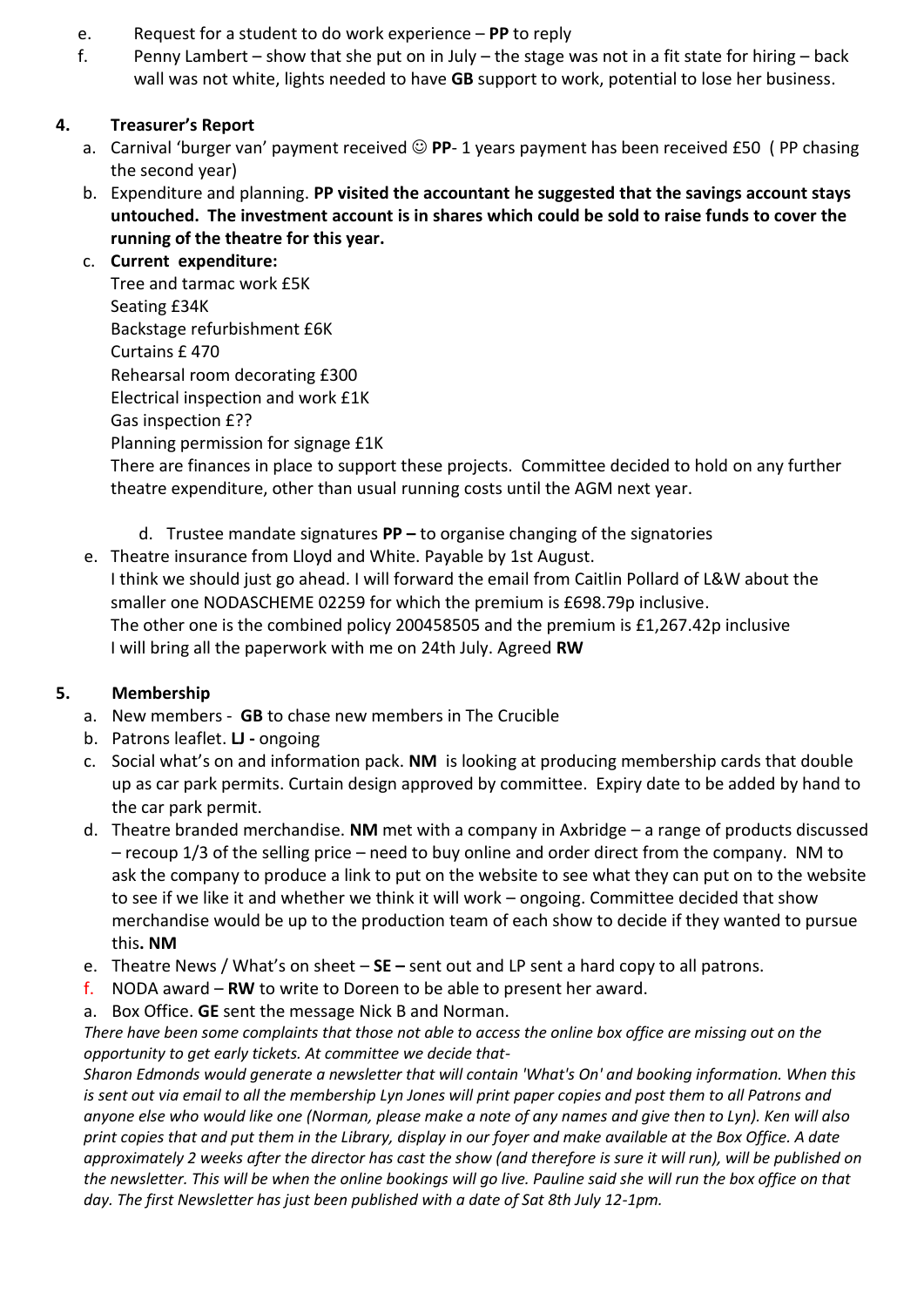*We are really pleased with the effectiveness of the Box Office as it has been running for Under Milk Wood and Our House. We hope these steps above will make things easier for some of our audience. We will monitor things again during the Crucible sales.* Crucible sales have started.

## **6. Publicity**

- a. New Logo **NM –** potentially a competition to design a new logo ongoing
- b. Wells Voice **KE –** a new monthly publication for us to use for publicity. Reasonable costs to advertise.

# **7. Theatre Renovations**

- a. Work on the flat roof above the dock doors, and the removal of the concrete raised floor in the stage right wings. Croscombe Roofing. Cost £5395 +VAT. Work will take place between 29<sup>th</sup> July and 25<sup>th</sup> August. GB – to let Lois know. You will be able to use the stage, but it might be dusty and the wings closed off.
- b. Croscombe roofing will be asked to inspect and repair the central gully. And investigate the recent leaks. **GE** work agreed to go ahead soon. Small cost. Mark will do his at the same time as the wings works.
- c. Redecoration of the rehearsal room. **KE, SE** / **NM –** date to be set liaise with **GE**
- d. The replacement / repair of the auditorium seating and associated fundraising. **KE, RW** suggested date w/c 20th November 2017 – **KE** to liase with **GE.** Schedule sent from company for us to be on track with project commencing  $w/c 20<sup>th</sup>$  November. Colours to be decided at 4<sup>th</sup> September committee meeting. **RW** asked **all committee members** to email all with their own ideas of colour scheme – either 1 colour, I main colour with 1 or 2 accent colours or a graded colour through the theatre**.**
- e. Stage and Pit development ongoing
- f. Bar lighting **MS and Angelo** to do this week.
- g. PAT testing **MS** started and ongoing
- h. The tree. Our consultant has confirmed pruning will take place on Monday, 24 July **DC / RT**
- i. N.R.Bishop electrical inspection **RW – inspection completed – awaiting results; no large jobs expected but some recommendations.**
- j. Bristol Fire inspection **RW –** completed. Reminder fire doors to be kept closed
- k. The black curtains in SR and SL wings have been replaced. The SR set will need to be adjusted to length after the floor has been lowered. Thanks to Chris and Julie for their work on this.
- l. Stage lights need a new 15A breaker to stop the system tripping out. **GB** to cost ongoing
- m. Heating and Air Cooling systems. Neither are very efficient. We should look at these in the future. Possibly getting some professional help. **GE –** proposed for 2018
- n. Purchase of a trolley to help move the rehearsal room chairs. **PP**
- o. Cleaning the bar carpet. **PP –** ongoing to coincide with auditorium carpet cleaning.

# **8. Productions/Trifold/Hire**

- **September 27-30th 2017 -** *The Crucible* by Arthur Miller. Director **Lois Harbinson**, Producer **GB.**  SM – **Charlie Watkins,** Set Design – **Emma Russell ,** Props – **Lesley Ricketts,** Lighting – **GB**, Sound – **Adrian Mitchell**, Costumes – **Lesley Ricketts**, Prompt – **FB,** Make up – **Julie and Helen Makin,**  Budget – **tba**, Publicity -**?**, Ticket Price – **£11 & 9**, Rehearsal schedule – **agreed.** FoH manager – **Sally Trayhurn**
- **December 9th -16th 2017 -** *The Three Musketeers.* Director **Ken Edmonds**, Writer and Producer **Vicky Orman,** SM – **Sarah Galton**, Choreography – **Julie Webster,** MD - **Nick Barlow,** Sound - **Adrian Mitchell,** Lighting – **Graham Brown,** Properties – **Sue King,** Prompt – **Freda Brown,** Costume **- ?,**  Make up **– Julie and Helen Makin,** Photographs – **Adam Lanfranchi,** Tickets – **tba,** Budget – **tba,**  Rehearsal Schedule **– done,** Publicity and Programme **– tba,** FoH manager – **Sally Trayhurn**
- **March 2018? – Mark Wall and Doreen Grant to do something??**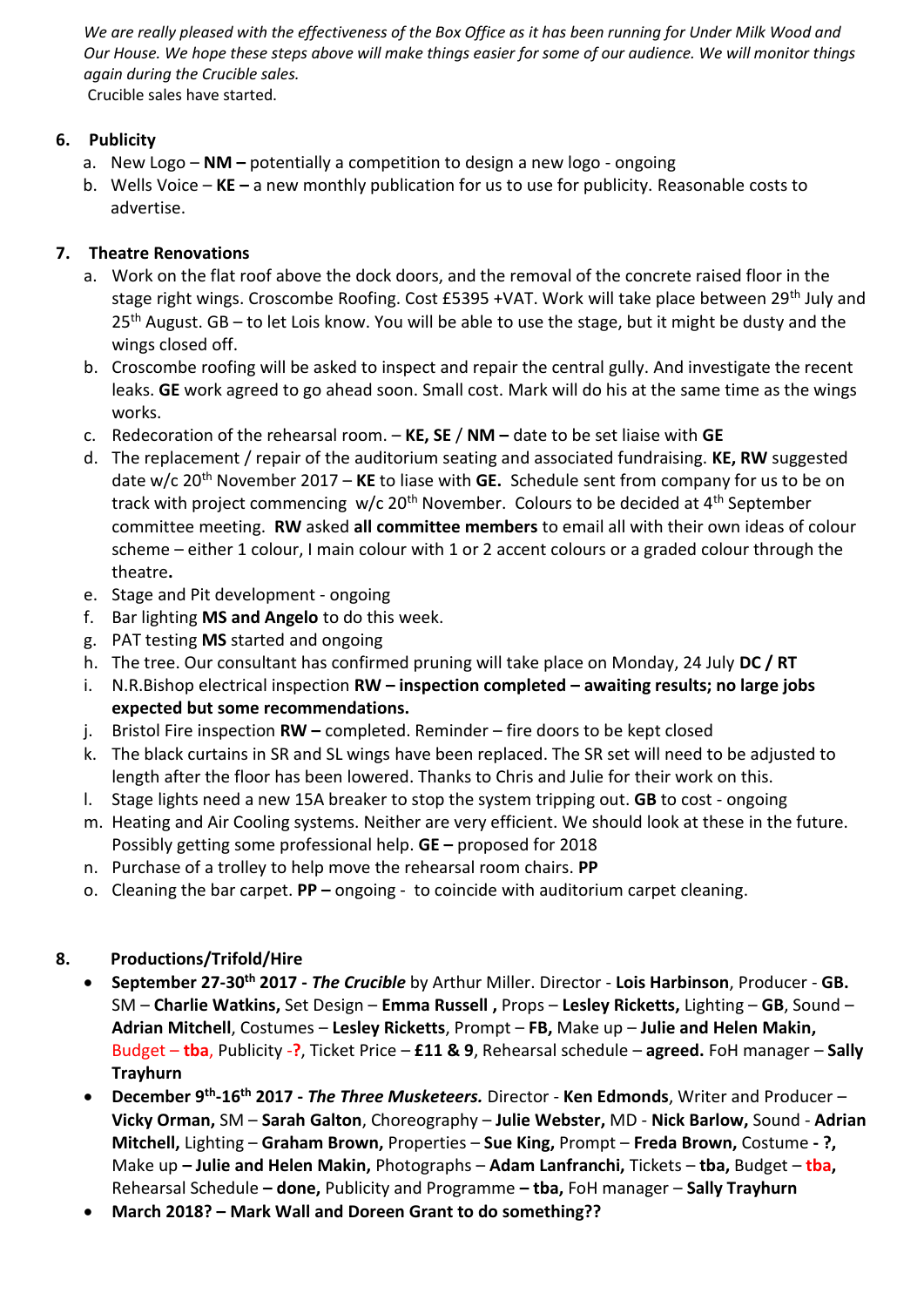- **May 15th (Tuesday) -19th 2018** (with a 3pm Matinee on Sat 19th i.e. 6 performances**) –** *Little Shop of Horrors***.** Director and producer – **Nick Barlow**, Choreography - **?**, Rights received, MD – **?,** SM – **?,**  Lighting – **GB**, Sound – **AM**, Costumes – **Louise Baker**, Prompt – ? Props - **Vicky Orman, Jo Scammell, Sandra Marshall,** Make up – **Helen and Julie Makin**, Budget – **tba**, Publicity - **KE**, Ticket Price – **tba**, Rehearsal schedule –**tba.** Vocal Coach **- Kate Lynch**, FoH manager - **tba**
- **September 19th -22nd 2018** William Shakespeare's *The Merry Wives of Windsor* Director **RW,**  Lighting - **GB,** Mediaeval Musician - **Jonathan Weeks,** Costumes – **Louise Baker,** Stage manager – **Charlie Watkins**, Properties – **Pat Watkins,** Choreography – **Tina Eyers,** Prompt – **Freda Brown,** FoH manager – **tba,** Budget – **tba**, Publicity - **KE**, Ticket Price – **tba**, Rehearsal schedule – **agreed**
- **December 8th -15th 2018 – Panto.**
- **March 2019 – NM considering Steel Magnolias**

# **9. Training**

**DG –** chaperone training to be arranged as needed.

**GE -** to look into First Aid Training. Ongoing

**RW & GE** to meet initially with Sally Trayhurn to arrange FoH training. Then Sally to meet and train volunteer staff.

**SE** – First Aid – Red Cross are willing to do free first aid training course. Additionally there is the opportunity to participate in an accredited first aid at work course cost of £30, SE to email members and organise.

**10. Show Reviews SE – Hamlet –** a lovely evening, ambitious and beautiful**. JN –** Cathedral prep school – Lion King – amazing!

### **11. Any Other Business RW /NM**

### **Review of fundraising ideas for new seating.**

7 th October (?)– Live band evening – **RW** to contact bands to confirm availability 21st October – review and sketches **RT** to organise with rehearsals on Sunday evenings Halloween party – members only – profit from the bar to go to the fund Carol singing night - members only – profit from the bar to go to the fund New Years Eve party – members only – profit from the bar to go to the fund Quiz evening – January 2018 – **RT** to organise Wells has got talent – Feb 2018 – volunteers needed

**PP** – taking old finance paperwork to be shredded

## **12. Fire Risk Assessment - Summary Checklist.**

## **Summary of points arising out of consideration of the Fire Risk Assessment of Mark Evans**

- 1. Simultaneous evacuation of the building is the principal strategy. **A fire drill should be arranged.**
- 2 Portable appliances should have annual checks. **MS - ongoing**
- 3 The air-conditioning service/maintenance needs regular check. **RW**
- 4 There should be no smoking signs in changing rooms, green room workshop and costume store. **Agreed**

# **to put signs at all the entrances to the building 'this is a no smoking site'. RW**

- 5 Gas appliances should be checked annually. **Arranged for 1st Nov 2017**
- 6. A type of permanent benches to go along each side of the corridor **NM ongoing**
- 7. Move over to LED lights in the auditorium. As and when possible.
- 8. Smoke alarms should be tested weekly.

9. The acceptably safe evacuation time appears to be 2 minutes for our building. The fire drill took longer than this. We will discuss improved procedures at a later meeting. A second fire drill should be arranged. 10. Maximum safe capacity numbers are- bar 100; rehearsal room 60; backstage 60; first floor 60